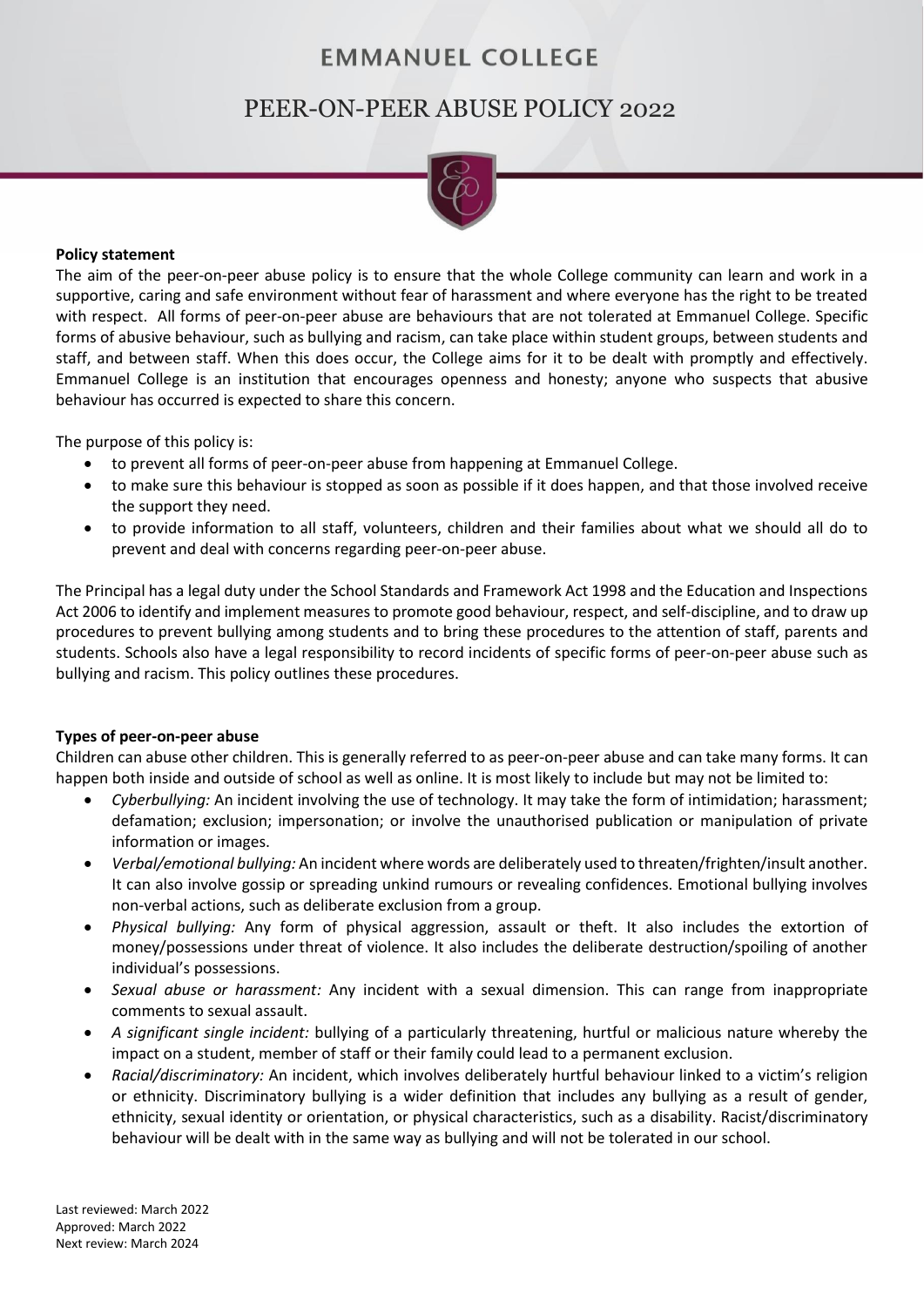• *Sharing of semi-nude or nude photos:* the sharing of semi-nude or nude photo/s of a child is abusive but in some circumstances can also be a crime.

There are various signs and symptoms that could alert a parent or member of staff to peer-on-peer abuse. These include:

- Being frightened of walking to or from College.
- Not wishing to go on the school/public bus.
- Arriving at College very early and/or a fear of leaving College on time.
- A reluctance to leave the classroom at break or lunch time.
- An unwillingness to go to the College school phobia or truancy.
- Becoming withdrawn, anxious, or lacking in confidence.
- Attempts or threatens suicide, or runs away.
- Deterioration in quality of schoolwork.
- Comes home with clothes torn or books damaged.
- Has possessions or dinner monies that go 'missing'.
- Has unexplained cuts or bruises.
- Is bullying other children or siblings.

Any of these signs and behaviours could indicate a range of other sensitive issues. It is important to remember that an incident or concern should always be reported regardless how trivial it may appear.

## **Reporting a concern about a peer-on-peer incident**

If an incident between peers is suspected to have occurred it is important that we record this and respond quickly, making it clear that this type of behaviour is not acceptable and never tolerated.

Anyone can report an incident or concern including students, staff, parents/carers/family, or members of the community by:

- (a) Visiting our website and clicking on the 'Student and Parent Hub' tab from the main menu
- (b) Select the 'report peer-on-peer incident' tab
- (c) Complete the form with as much detail as possible and click 'send'.

A student or parent can also report an incident by speaking directly to a member of staff such as a Tutor or Head of Year. In this instance, the member of staff will complete the reporting form to ensure that all reported concerns are logged and recorded appropriately.

*Any student who does not report instances of bullying honestly when directly asked by a member of staff will be sanctioned. Students should understand that this kind of behaviour helps to perpetuate peer-on-peer abuse.* 

## **If you are concerned that the incident is a safeguarding concern, please contact Mrs R Hooker (Designated Safeguarding Lead) or Mrs A Scott (Deputy Designated Safeguarding Lead); if it is an allegation of a safeguarding nature involving a member of staff, then a parent should immediately contact the Principal.**

## **How we will we respond to a report of an incident**

All incidents that are reported to us are logged using the reporting form even if it has been reported by a member of staff or directly to a member or staff by a student/parent, etc. This ensures that all suspected incidents are reported effectively.

Every reported incident will always be:

• Responded to and investigated by the Assistant Vice Principal: Behaviour and Attitudes, supported by the appropriate pastoral team where necessary.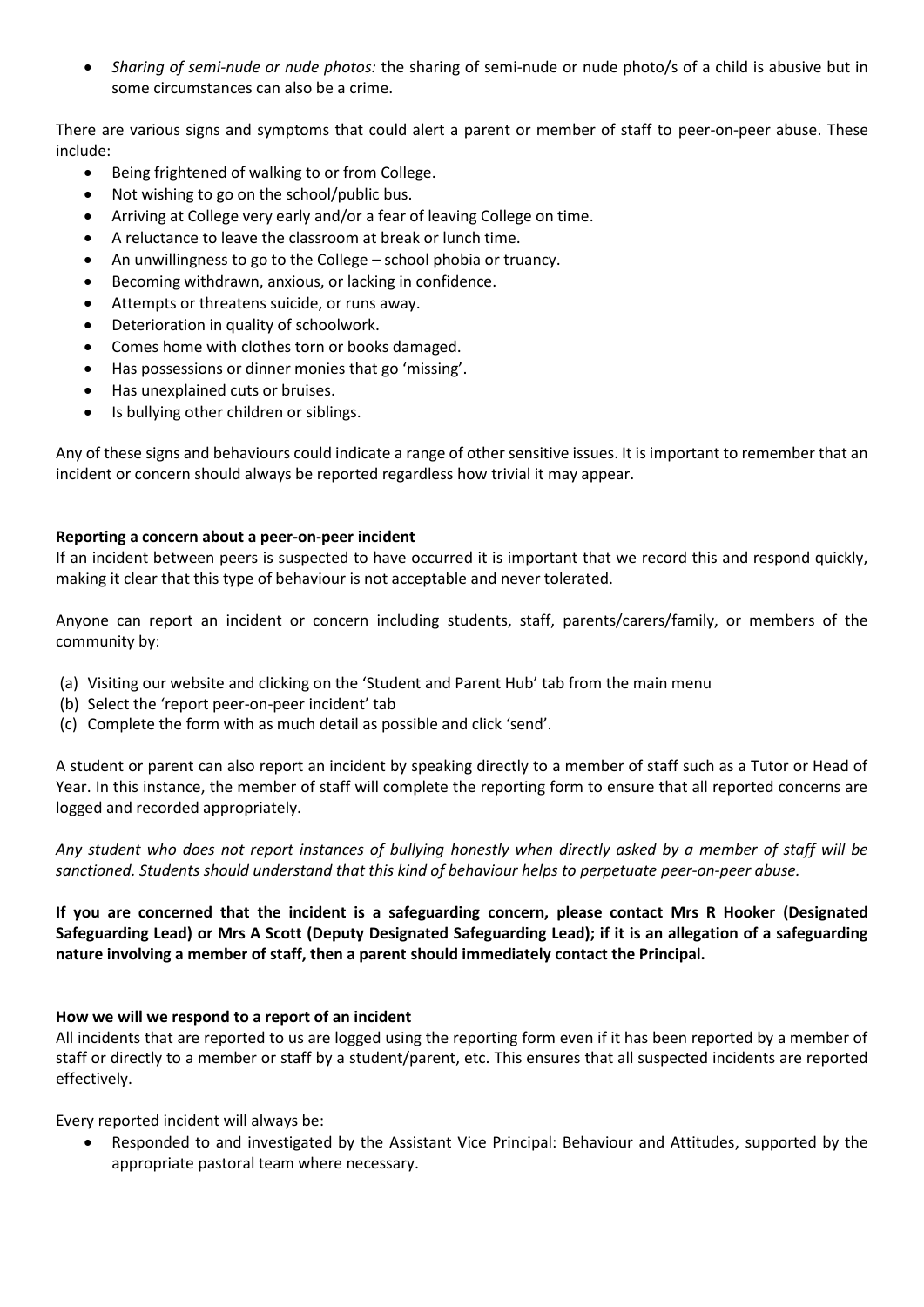- The Assistant Vice Principal will respond to the person who has reported the incident to ensure they know that their concern is being dealt with. This may be via email, by phone or in person.
- A record is kept of the outcome of the investigation.
- Reported to parents as soon as possible and ideally within 24 hours after an incident has taken place or been reported to us.

It is important that the victim understands the support available to them and that appropriate steps are taken to prevent the behavior being repeated by the perpetrator which may include supportive measures being put in place for them too. However, where an incident of peer-on-peer abuse is found to have occurred after investigation, the following actions will be taken by the College to address this behaviour with the perpetrator of the abuse.

## **Stage 1: Following a first incident**

#### The **AVP: Behaviour and Attitudes** will:

- Meet with parents/carers and the student to review the outcome of the investigation.
- Agree any measures required to support the student to change their behaviour (may include working with external agencies).
- Record the outcome of the meeting in a formal letter sent to parent/carers which will include:

**A FIRST FORMAL WARNING FOR PEER-ON-PEER ABUSE.**

If a student is involved in a subsequent incident of peer-on-peer abuse, this will be dealt with at either Stage 2 or 3. This is dependent on whether the incident involves the same victim, which could lead to this being dealt with at Stage 3, or the specific circumstances of the incident require this to be dealt with at Stage 3 immediately.

## **Stage 2: Following a second incident**

The **Vice Principal** will:

- Meet with parents/carers and the student to review the outcome of the investigation.
- Agree any measures required to support the student to change their behaviour (may include working with external agencies).
- Record the outcome of the meeting in a formal letter to parent/carers which will include:
	- **A SECOND FORMAL WARNING FOR PEER-ON-PEER ABUSE.**

**Stage 3**

The **Principal** will:

- Meet with parents/carers and the student to review the outcome of the investigation.
- Review all measures taken previously by the AVP/VP and recommend any other measures as appropriate.
- Record the outcome of the meeting in a formal letter to parents/carers which will include:

#### **A FINAL SPECIFIC WARNING or A FINAL GENERAL WARNING.**

In instances where a single incident or repeated incidents are extremely serious, the Principal may issue a **PERMANENT EXCLUSION.**